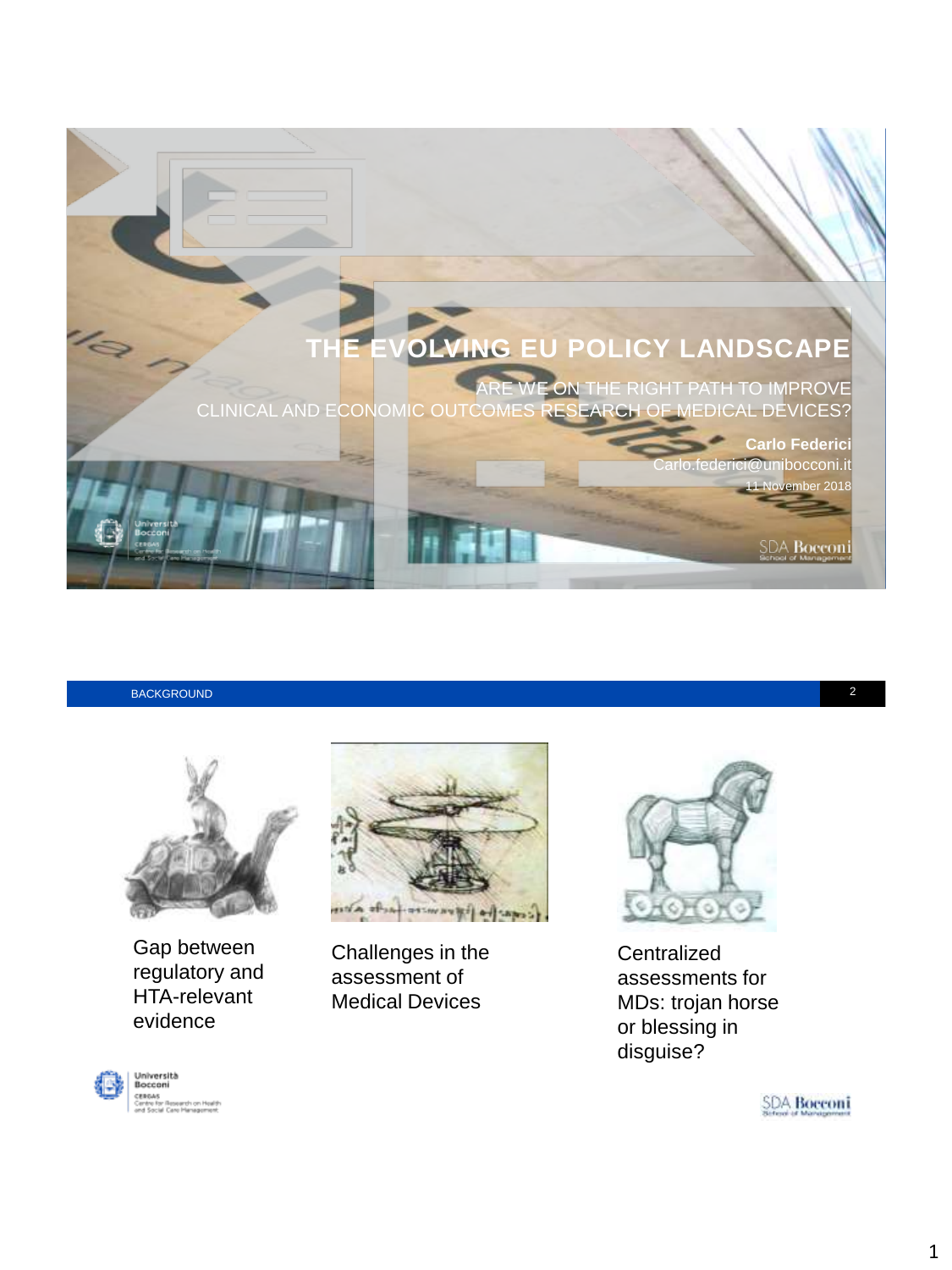Regulations open to early dialogues and Regulatory/HTA allignements

- MDR Art. 57 on early SA
- Scrutiny procedure and link with JAs



Time for more efficient evidence generation processes?

- Timely, fit for purpose development plans?
- Relevant for all stakeholders (multi HTA, regulatory/HTA)

Methodological Considerations for Early dialogues and evidence generation processes 4

## **What Evidence is approriate?**

**Need to balance benefit of adoption VS benefit of further evidence**

Safety, efficacy, comparative effectiveness, economic performance, HRQoL

MD-related: learning curve, broader organizational impact including training and infrastructure



**SDA Boeconi** 

**SDA Bocconi** 

Yes, but…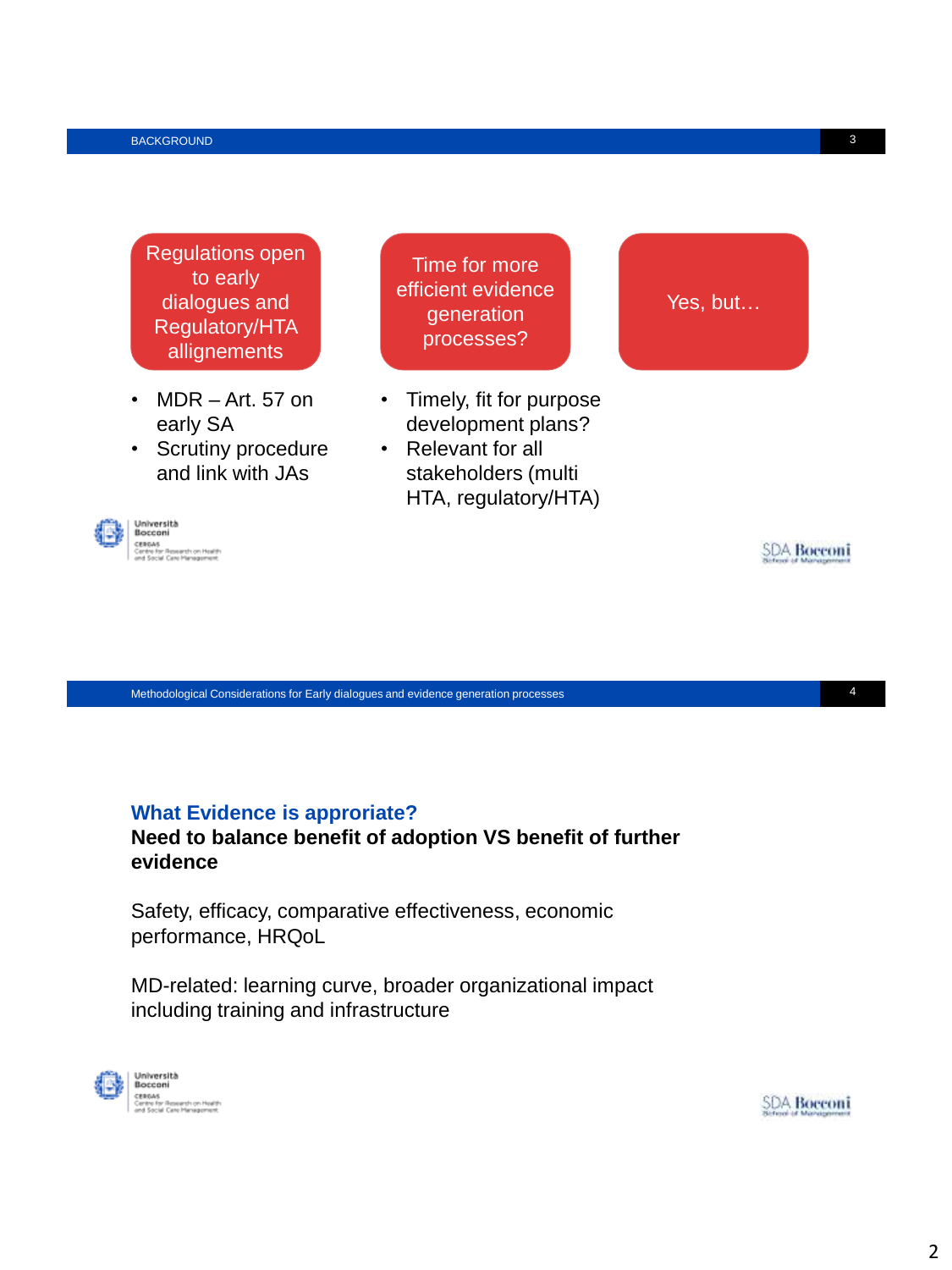#### Methodological Considerations for Early dialogues and evidence generation processes 5



Product iterations



Fast-followers products

### How much early?

Start early and take the risk of poorly relevant evidence (due to technological changes) or wait until more definitive designs are achieved and loose relevant data?

### What study design?

- RCTs always optimal choice?
- May require flexible designs to incorporate technological iterations and new comparators**.**

# EDs may discuss optimal timing and study design that fits all requirements

**SDA Bocconi** 

### Methodological Considerations for Early dialogues and evidence generation processes 6

Residual uncertainties on clinical and economic performance remain after clinical evaluation

# What is the minimum viable evidence to grant access and reimbursement?

• EDs as the ideal time to agree on what need to be demonstrated in clinical evaluations and what will be monitored via post launch evidence generation processes

### Share the risk?

- EDs could inform future discussion on conditional reimbursement schemes to share the risk between manufacturers and payers.
- Generic and MD-specific challenges in design

**SDA Boeconi**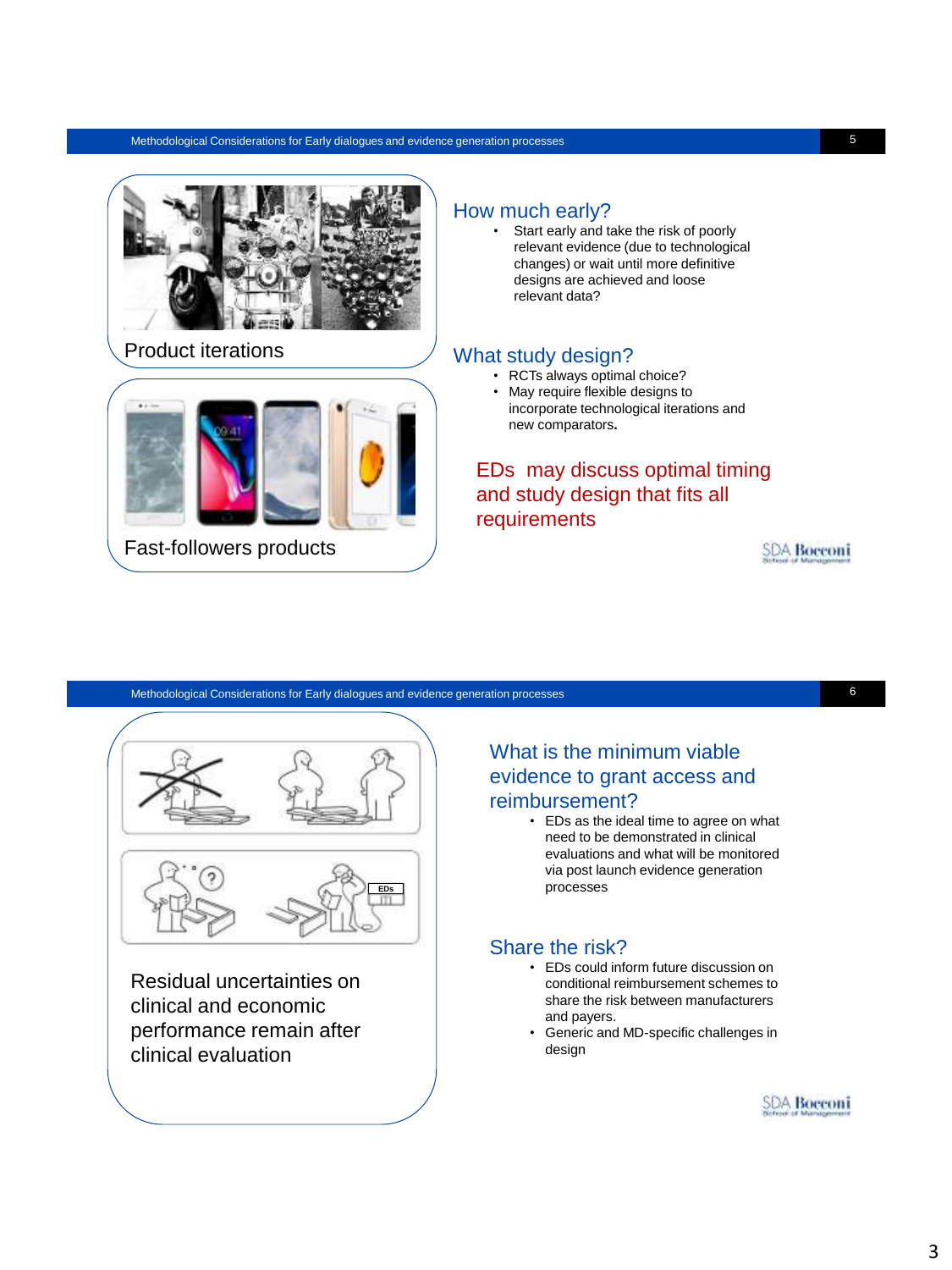#### Methodological Considerations for Early dialogues and evidence generation processes 7



## What role for (early) economic evaluations?

- Consistent, explicit framework
- Support discussion during early dialogues about payers' evidence requirements pre and post-launch.
- Can be used for and with JAs
- Inform post-launch evidence generation

#### Adopt a life-cycle perspective

• Update whenever new evidence becomes available

#### **Challenges**

- Modelling without solid clinical evidence
- Require agreement on alternative sources of evidence (In silico trials, computer modelling and simulation, expert opinions), as well as quality and reporting standards

**SDA Bocconi** 





Collect evidence relevant to economic evaluation early on during Clinical development processes

At an early stage, more emphasis on informing research prioritization, optimal study design, and characterization of the uncertainty, rather than economic performance • Require agreed standards on how to report and communicate early economic models

**SDA Bocconi**